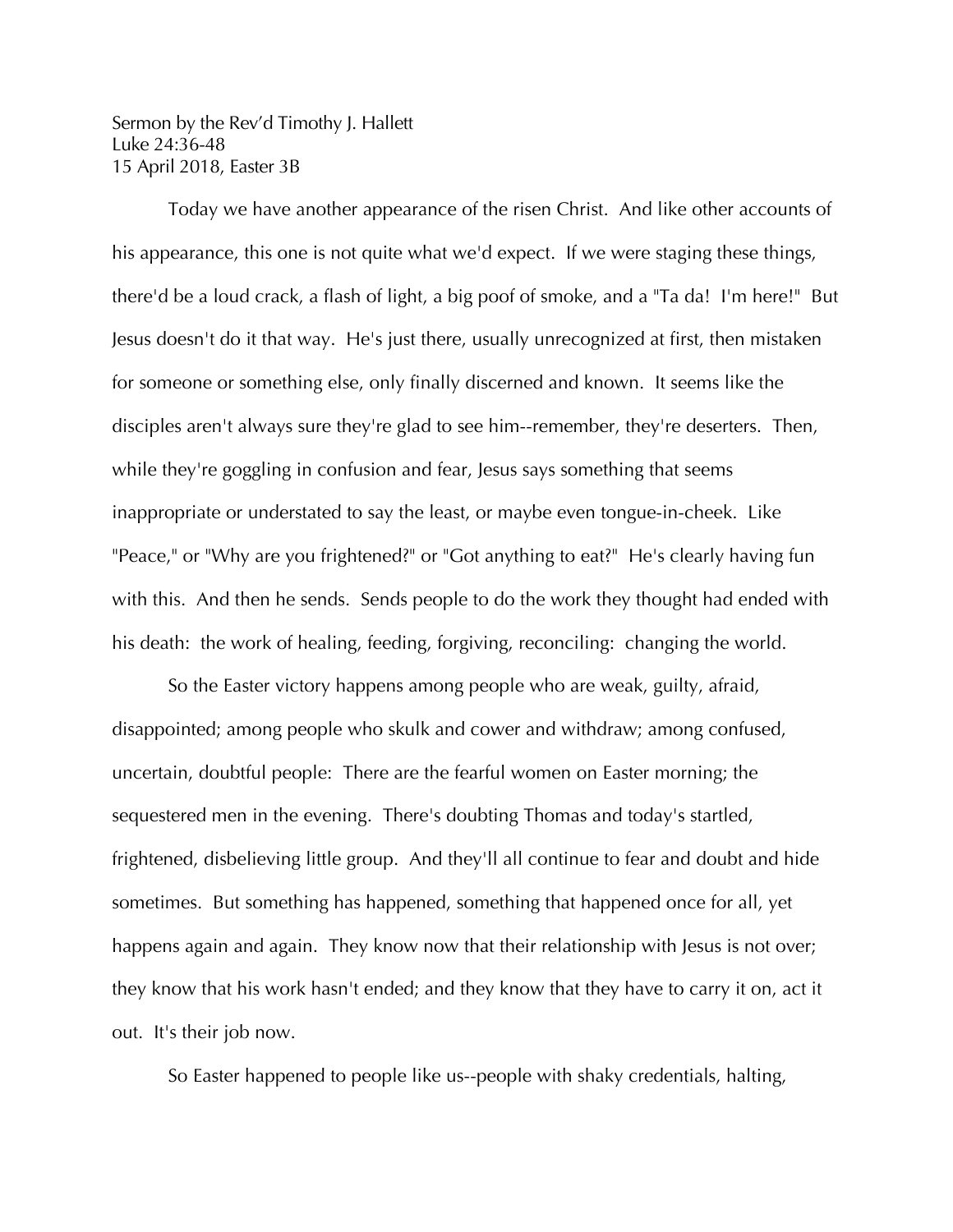faltering, muddled, troubled people; people who don't know what to make of events, what to make of their lives; people who know how to fear, how to hide, how to doubt, how to sin.

And if Easter happened to people like us, it can happen to us too, and does, a sort of ongoing fait accompli. Again and again it happens, unexpectedly, quietly, sometimes frighteningly. Often it takes us a while to recognize it, identify it: a startling outbreak of peace, of confidence that makes you doubt your doubts, of forgiveness smashing guilt, love consuming hatred, courage stalking fear, joy subverting sadness, life overwhelming death. That's when we know the power of Jesus' resurrection, know that every bond is broken but our bond to him, know that his life and death is a matter of life and death and that our own life depends on his, is given and received always new in his. Always new.

And then, just like he did with his friends long ago, he reminds us: This is for us, all this fullness. But not only for us. It's for everybody, for all the world. It has happened for us, to us, so that it can happen to them, through us. There are too many who don't know it's happened at all, whose lives are lived only in doubt and fear and hiding and pain, who know nothing about faith or hope or love, nothing of peace. And they won't know anything about them if we don't make them real, make them present. And so he sends us to be witnesses of these things. You are witnesses of these things. None of us is exempt; we don't get excused from this; there are no frozen chosen. Even nice, reserved, introverted Lutherans and Episcopalians are not exempt. Even Episcopalians and Lutherans got to do some witnessing and testifying, got to tell what we've known and share what we've received--healings, feedings, strengths, loves, joys--that repentance,